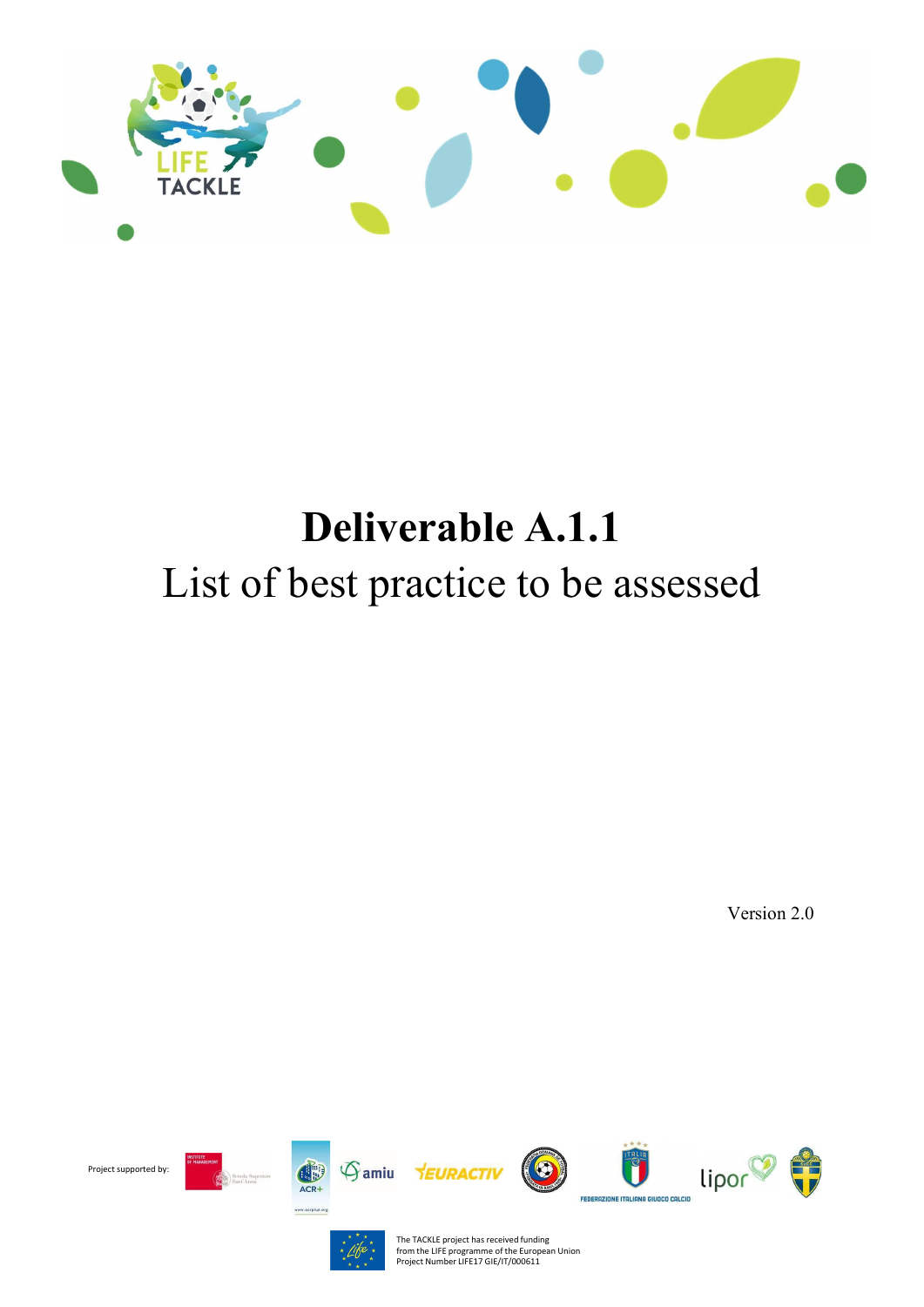

## Document history

| Version | Date       | Description                                              |
|---------|------------|----------------------------------------------------------|
|         | 02.01.2019 | 1 <sup>st</sup> version of the document                  |
|         | 21.02.2019 | Formatting of the document in<br>the new TACKLE Template |
| 2.0     | 02.05.2019 | Added the best practice<br>OM/SM24                       |





The TACKLE project has received funding from the LIFE programme of the European Union Project Number LIFE17 GIE/IT/000611

Project supported by: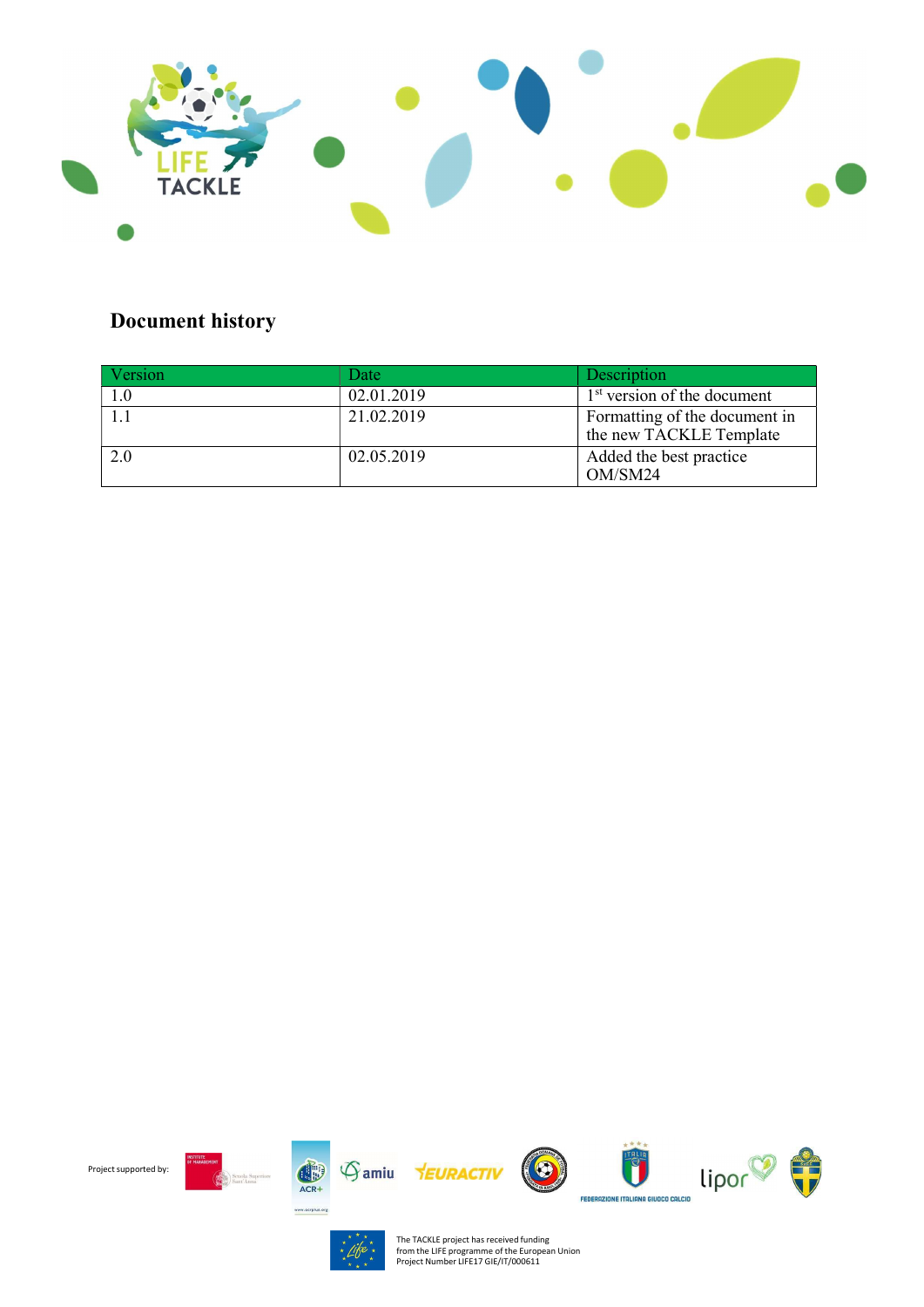

| TITLE OF ENVIRONMENTAL MANAGEMENT PRACTICE TO BE ASSESSED |                |                                       |                                                                                                |
|-----------------------------------------------------------|----------------|---------------------------------------|------------------------------------------------------------------------------------------------|
|                                                           | N.             | <b>CODE OF THE</b><br><b>PRACTICE</b> | <b>TITLE OF THE PRACTICE</b>                                                                   |
|                                                           | 1              | GOV1                                  | <b>GHG INVENTORY</b>                                                                           |
|                                                           | $\overline{2}$ | GOV <sub>2</sub>                      | <b>GHG EMISSIONS OFFSETTING</b>                                                                |
|                                                           | 3              | GOV3                                  | ECONOMIC AND ENVIRONMENTAL COST BENEFIT ANALYSIS                                               |
|                                                           | 4              | GOV4                                  | <b>PARTNERSHIPS</b>                                                                            |
|                                                           | 5              | GOV <sub>5</sub>                      | SUSTAINABILITY AND LEGACY REPORTING                                                            |
|                                                           | 6              | GOV <sub>6</sub>                      | ENVIRONMENTAL IMPACT ASSESSMENT                                                                |
|                                                           | $\overline{7}$ | GOV7                                  | STAKEHOLDER ENGAGEMENT                                                                         |
|                                                           | 8              | GOV8                                  | ENVIRONMENTAL ROLES AND RESPONSIBILITY OF ENVIRONMENTAL<br>MANAGER AND ENVIRONMENTAL COMMITTEE |
|                                                           | 9              | GOV <sub>9</sub>                      | STADIUM ENVIRONMENTAL MANAGEMENT SYSTEM ISO 14001 OR<br><b>EMAS</b>                            |
|                                                           | 10             | GOV10                                 | MLB'S RECYCLING INITIATIVE                                                                     |
|                                                           | 11             | GOV11                                 | SPONSORS SUSTAINABILITY NETWORK                                                                |
| <b>GOVERNANCE</b>                                         | 12             | GOV12                                 | WORKFLOW MANAGEMENT AND USE OF A CHECKLIST IN THE<br>PLANNING OF A SUSTAINABLE EVENT           |
|                                                           | 13             | GOV <sub>13</sub>                     | ENVIRONMENTAL AWARENESS RAISING CAMPAIGNS                                                      |
|                                                           | 14             | GOV14                                 | COLLECTION AND ANALYSIS OF ENVIRONMENTAL INDICATORS                                            |
|                                                           | 15             | GOV15                                 | WASTE MANAGEMENT PLAN                                                                          |
|                                                           | 16             | GOV16                                 | SUSTAINABLE EVENT MANAGEMENT SYSTEM ACCORDING TO ISO<br>20121                                  |
|                                                           | 17             | GOV17                                 | <b>WASTE AUDIT</b>                                                                             |
|                                                           | 18             | GOV18                                 | <b>ENERGY AUDIT</b>                                                                            |
|                                                           | 19             | GOV19                                 | LIFE CYCLE ASSESSMENT                                                                          |
|                                                           | 20             | GOV20                                 | <b>ISO 50001 CERTIFICATION</b>                                                                 |
|                                                           | 21             | GOV21                                 | <b>ESOS CERTIFICATION</b>                                                                      |
|                                                           | 22             | GOV22                                 | PUBLIC CONSULTANCY AND FINANCING ON RENEWABLE ENERGY                                           |







Scuola Supe<br>Sant'Anna

Project supported by:

The TACKLE project has received funding from the LIFE programme of the European Union Project Number LIFE17 GIE/IT/000611

 $\bigcirc$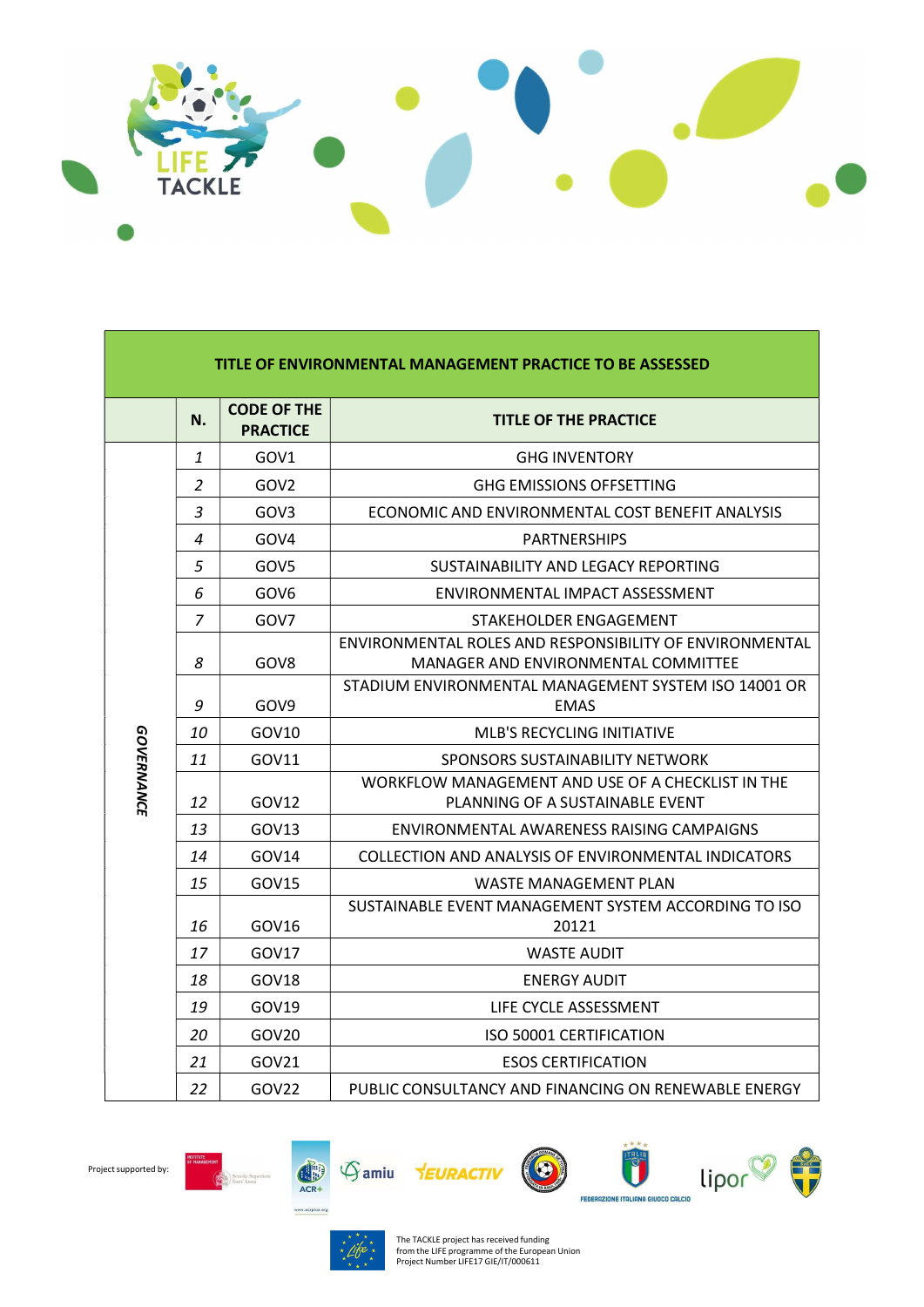

| TITLE OF ENVIRONMENTAL MANAGEMENT PRACTICE TO BE ASSESSED |    |                                       |                                                                                         |
|-----------------------------------------------------------|----|---------------------------------------|-----------------------------------------------------------------------------------------|
|                                                           | N. | <b>CODE OF THE</b><br><b>PRACTICE</b> | <b>TITLE OF THE PRACTICE</b>                                                            |
|                                                           |    |                                       | FOR FOOTBALL GRASSROOTS CLUBS                                                           |
|                                                           | 23 | GOV23                                 | SUSTAINABLE EVENT HANDBOOK                                                              |
|                                                           | 24 | OM/CE1                                | METROPOLITAN ENVIRONMENTAL ASSESSMENT                                                   |
| <b>CONTEXT</b>                                            | 25 | OM/CE2                                | <b>WATER TREATMENT PLANT</b>                                                            |
|                                                           | 26 | OM/CE3                                | SUGGESTED ACCOMODATION ENTERPRISES WITH ENVIRONMENTAL<br><b>CERTIFICATION</b>           |
|                                                           | 27 | OM/E1                                 | PROMOTE REUSE AND INCREASE THE LIFE OF SPORTS EQUIPMENT                                 |
|                                                           | 28 | OM/E2                                 | VOLUNTEERS ENVIRONMENTAL TRAINING AND CONTRIBUTION                                      |
|                                                           | 29 | OM/E3                                 | <b>ON-SITE COMMUNICATION MEANS</b>                                                      |
|                                                           | 30 | OM/E4                                 | SEPARATE WASTE COLLECTION                                                               |
|                                                           | 31 | OM/E5                                 | <b>WASTE MANAGEMENT GUIDE</b>                                                           |
|                                                           | 32 | OM/E6                                 | REUSABLE TEMPORARY STRUCTURES                                                           |
|                                                           | 33 | OM/E7                                 | THE EXCHANGE MACHINE PET BOTTLES FOR TICKETS                                            |
|                                                           | 34 | OM/E8                                 | <b>BIO-DIGESTER IMPLEMENTATION</b>                                                      |
|                                                           | 35 | OM/E9                                 | RECYCLED PLASTIC FROM OCEAN TO REALIZE FOOTBALL CLOTHING                                |
| EVENT                                                     | 36 | OM/E10                                | <b>BIO-PLASTIC GLASSES</b>                                                              |
|                                                           | 37 | <b>OM/E11</b>                         | <b>WATER REFILL STATIONS</b>                                                            |
|                                                           | 38 | OM/E12                                | RECYCLING AND COMPOSTING PROGRAM                                                        |
|                                                           | 39 | OM/E13                                | LIFE EXTENSION FOR STAFF UNIFORMS                                                       |
|                                                           | 40 | <b>OM/E14</b>                         | DONATE UNUSED PREPARED FOOD                                                             |
|                                                           | 41 | OM/E15                                | <b>ENGAGE FANS IN WASTE COLLECTION OPERATIONS</b>                                       |
|                                                           | 42 | OM/E16                                | GOLD, SILVER AND BRONZE MEDALS WITH METALS RECOVERED<br>FROM USED ELECTRONIC APPLIANCES |
|                                                           | 43 | OM/E17                                | <b>OPERATING WITH GENERATORS</b>                                                        |
|                                                           | 44 | OM/E18                                | <b>RESUSABLE CUPS FOR DRINKS</b>                                                        |
|                                                           | 45 | <b>OM/E19</b>                         | LOW ENVIRONMENTAL IMPACT FOOD (E.G. VEGETARIAN)                                         |





 $\begin{picture}(120,10) \put(0,0){\line(1,0){15}} \put(15,0){\line(1,0){15}} \put(15,0){\line(1,0){15}} \put(15,0){\line(1,0){15}} \put(15,0){\line(1,0){15}} \put(15,0){\line(1,0){15}} \put(15,0){\line(1,0){15}} \put(15,0){\line(1,0){15}} \put(15,0){\line(1,0){15}} \put(15,0){\line(1,0){15}} \put(15,0){\line(1,0){15}} \put(15,0){\line($ 

|<br>| Scuola Supe<br>| Sant' Anna

The TACKLE project has received funding from the LIFE programme of the European Union Project Number LIFE17 GIE/IT/000611

Samiu **YEURACTIV** 

 $\bigcirc$ 

 $\mathbf{C}$ 

FEDERAZIONE ITALIANA GIUOCO CALCIO

lipor

**The Second Service**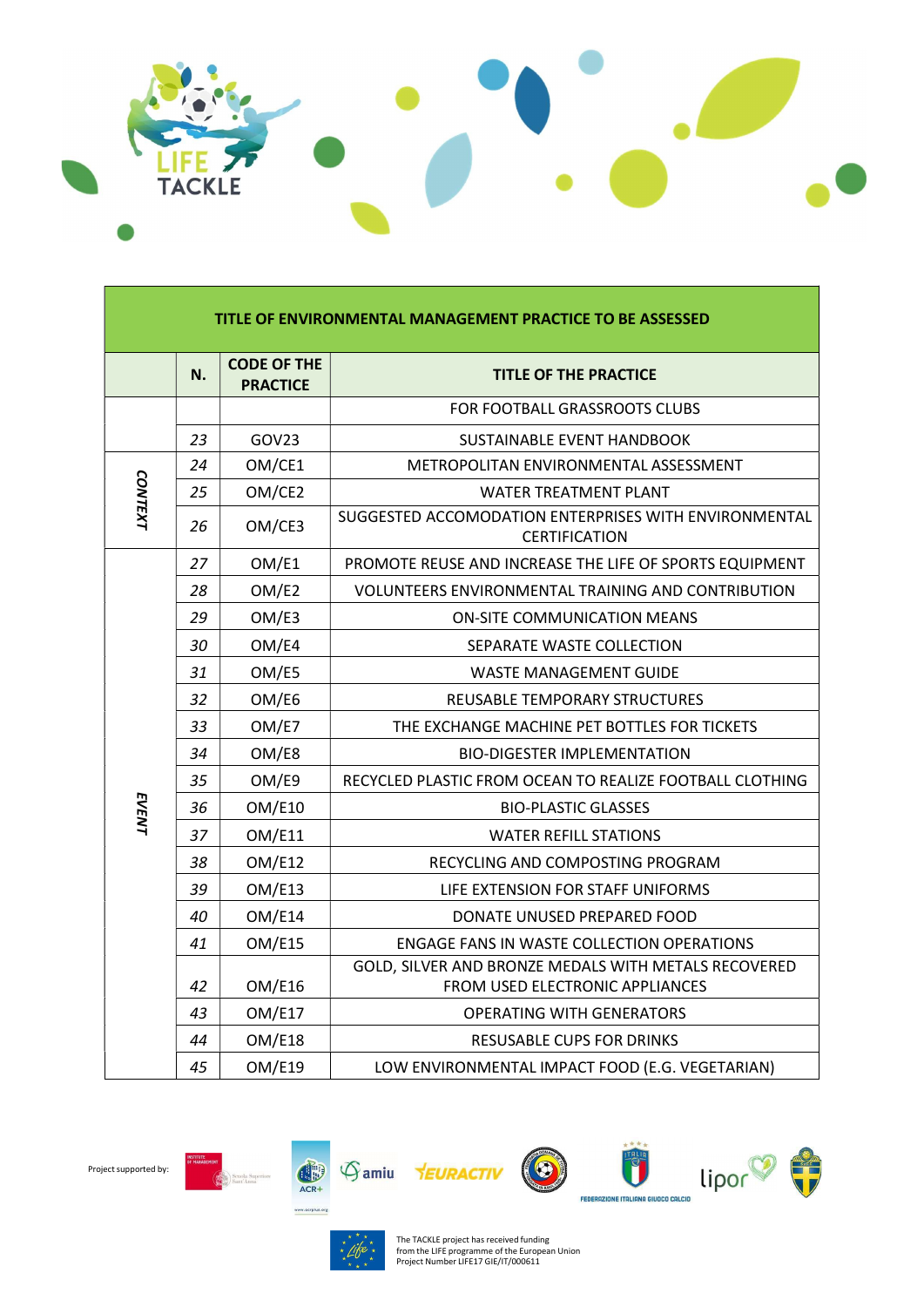

| TITLE OF ENVIRONMENTAL MANAGEMENT PRACTICE TO BE ASSESSED |    |                                       |                                                                                   |
|-----------------------------------------------------------|----|---------------------------------------|-----------------------------------------------------------------------------------|
|                                                           | N. | <b>CODE OF THE</b><br><b>PRACTICE</b> | <b>TITLE OF THE PRACTICE</b>                                                      |
|                                                           | 46 | OM/E20                                | REUSE ELECTRONICAL AND ELECTRICAL EQUIPMENT                                       |
|                                                           | 47 | OM/ML1                                | PRACTICES TO INCREASE THE USE OF PUBLIC TRANSPORT                                 |
|                                                           | 48 | OM/ML2                                | SPTRADING THE USE OF HYDROGEN ENERGY                                              |
|                                                           | 49 | OM/ML3                                | OPERATE ENVIRONMENT-FRIENDLY VEHICLE FLEETS                                       |
|                                                           | 50 | OM/ML4                                | LOGISTICS OF GOODS AND MATERIALS                                                  |
| <b>MOBILITY</b>                                           | 51 | OM/ML5                                | OPTIMOUV SOFTWARE                                                                 |
|                                                           | 52 | OM/ML6                                | COMMUNICATION OF CLIMATE-COMPATIBLE TRAVELLING TO AND<br><b>FROM THE EVENT</b>    |
|                                                           | 53 | OM/ML7                                | <b>CARPOOLING INITIATIVES</b>                                                     |
|                                                           | 54 | OM/ML8                                | BIKE AND ELECTRICAL SCOOTERS SHARING                                              |
|                                                           | 55 | OM/PR1                                | <b>BUYING GREEN ELECTRICITY</b>                                                   |
|                                                           | 56 | OM/PR2                                | SUSTAINABLE PROMOTIONAL PRODUCTS                                                  |
| <b>PROCUREMENT</b>                                        | 57 | OM/PR3                                | COMPOSTABLE AND ECO-FIRENDLY TABLEWARE SELECTION FOR<br>PREVENTING UNSORTED WASTE |
|                                                           | 58 | OM/PR4                                | PACKAGING GUIDE                                                                   |
|                                                           | 59 | OM/PR5                                | CLEANING AND WASTE SERVICE PROVIDER SELECTION                                     |
|                                                           | 60 | OM/PR6                                | SEPARATE WASTE BINS SELECTION AND MANAGEMENT                                      |
|                                                           | 61 | OM/PR7                                | <b>GREEN PROCUREMENT GUIDELINES</b>                                               |
|                                                           | 62 | OM/SM1                                | RE-MATCH ARTIFICIAL TURF RECYCLING                                                |
| <b>STADIUM MANAGEMENT</b>                                 | 63 | OM/SM2                                | DRY URINALS AND RENOVATION OF URINAL FLASHING                                     |
|                                                           | 64 | OM/SM3                                | REDUCTION OF THE TRANSFORMER VOLTAGE                                              |
|                                                           | 65 | OM/SM4                                | SWITICHING MODES FOR SYSTEMS CONTROLLED BY BUILDING                               |
|                                                           | 66 | OM/SM5                                | OPTIMIZED LIGHT MANAGEMENT (E.G. LED LIGHTS INSTALLATION)                         |
|                                                           | 67 | OM/SM6                                | HYDRAULIC BALANCING OF SUPPLY LINES                                               |
|                                                           | 68 | OM/SM7                                | THE ORGANIC DEHYDRATOR AND BOLLARDS                                               |
|                                                           | 69 | OM/SM8                                | TEMPORARY BUILDING SUSTAINABLE OPTIONS                                            |









The TACKLE project has received funding from the LIFE programme of the European Union Project Number LIFE17 GIE/IT/000611

 $\bigcirc$